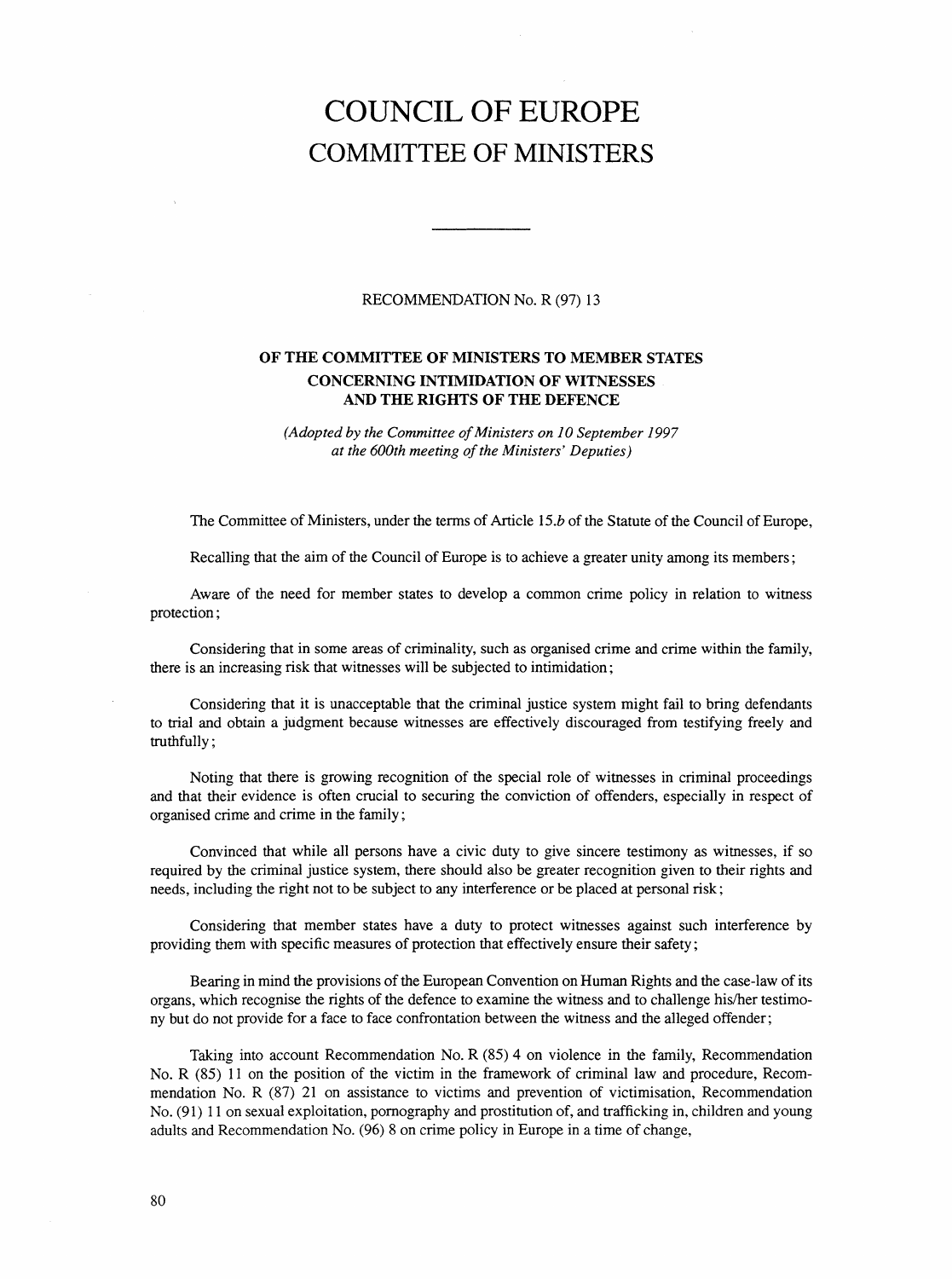Recommends that governments of member states:

- be guided, when formulating their internal legislation and reviewing their criminal policy and practice, by the principles appended to this recommendation;

- ensure that all the necessary publicity for these principles is distributed to all interested bodies, such as bar associations, judicial organs, law enforcement agencies and social institutions involved in family care.

### Appendix to Recommendation No. R (97) 13

## I. Definitions

For the purposes of this recommendation:

- "witness" means any person, irrespective of his/her status under national criminal procedural law, who possesses information relevant to criminal proceedings. This definition also includes experts as well as interpreters;

- "intimidation" means any direct, indirect or potential threat to a witness, which may lead to interference with his/her duty to give testimony free from influence of any kind whatsoever. This includes intimidation resulting either from the mere existence of a criminal organisation having a strong reputation of violence and reprisal, or from the mere fact that the witness belongs to a closed social group and is in a position of weakness therein;

- "anonymity" means that the identifying particulars of the witness remain totally unknown to the defendant;

- "collaborator of justice" means any person who faces criminal charges, or was convicted, of having taken part in an association of criminals or other criminal organisation of any kind, or in organised crime offences but agrees to co-operate with criminal justice authorities, particularly by giving information about the criminal association or organisation or any criminal offence connected with organised crime.

#### II. General principles

1. Appropriate legislative and practical measures should be taken to ensure that witnesses may testify freely and without intimidation.

2. While respecting the rights of the defence, the protection of witnesses, their relatives and other persons close to them should be organised, where necessary, including the protection of their life and personal security before, during and after trial.

3. Acts of intimidation of witnesses should be made punishable either as separate criminal offences or as part of the offence of using illegal threats.

4. While taking into account the principle of free assessment of evidence by courts, procedural law should allow for consideration of the impact of intimidation on testimonies.

5. Subject to legal privileges, witnesses should be encouraged to report any relevant information regarding criminal offences to the competent authorities and thereafter agree to give testimony in court.

6. While respecting the rights of the defence, witnesses should be provided with alternative methods of giving evidence which protect them from intimidation resulting from face to face confrontation with the accused, for example by allowing witnesses to give evidence in a separate room.

7. Criminal justice personnel should have adequate training to deal with cases where witnesses might be at risk of intimidation.

### III. Measures to be taken in relation to organised crime

8. When designing a framework of measures to combat organised crime, specific rules of procedure should be adopted to cope with intimidation. These measures may also be applicable to other serious offences. Such rules shall ensure the necessary balance in a democratic society between the prevention of disorder or crime and the safeguarding of the right of the accused to a fair trial.

9. While ensuring that the defence has adequate opportunity to challenge the evidence given by a witness, the following measures should, inter alia, be considered:

- recording by audiovisual means statements made by witnesses during pre-trial examination;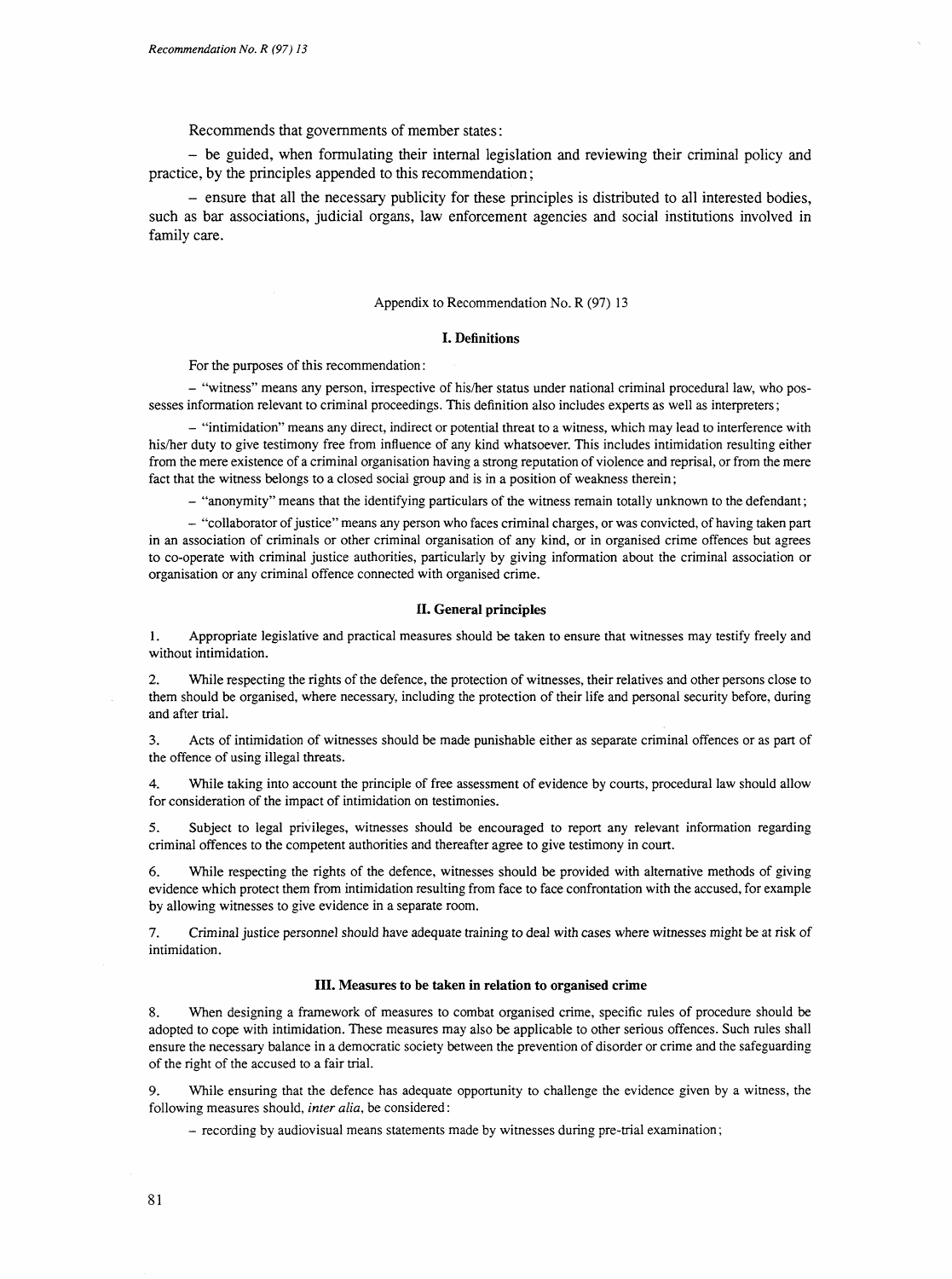- using pre-trial statements given before a judicial authority as evidence in court when it is not possible for witnesses to appear before the court or when appearing in court might result in great and actual danger to the life and security of witnesses, their relatives or other persons close to them;

- revealing the identity of witnesses at the latest possible stage of the proceedings and/or releasing only selected details;

- excluding the media and/or the public from all or part of the trial.

10. Where available and in accordance with domestic law, anonymity of persons who might give evidence should be an exceptional measure. Where the guarantee of anonymity has been requested by such persons and/or temporarily granted by the competent authorities, criminal procedural law should provide for a verification procedure to maintain a fair balance between the needs of criminal proceedings and the rights of the defence. The defence should, through this procedure, have the opportunity to challenge the alleged need for anonymity of the witness, his/her credibility and the origin of his/her knowledge.

11. Anonymity should only be granted when the competent judicial authority, after hearing the parties, finds that:

- the life or freedom of the person involved is seriously threatened or, in the case of an undercover agent, his/her potential to work in the future is seriously threatened; and

- the evidence is likely to be significant and the person appears to be credible.

12. Where appropriate, further measures should be available to protect witnesses giving evidence, including preventing identification of the witness by the defence, for example by using screens, disguising the face or distorting the voice.

13. When anonymity has been granted, the conviction shall not be based solely or to a decisive extent on the evidence of such persons.

14. Where appropriate, special programmes, such as witness protection programmes, should be set up and made available to witnesses who need protection. The main objective of these programmes should be to safeguard the life and personal security of witnesses, their relatives and other persons close to them.

15. Witness protection programmes should offer various methods of protection; this may include giving witnesses, their relatives and other persons close to them a change of identity, relocation, assistance in obtaining new jobs, providing them with bodyguards and other physical protection.

16. Given the prominent role that collaborators of justice play in the fight against organised crime, they should be given adequate consideration, including the possibility of benefiting from measures provided by witness protection programmes. Where necessary, such programmes may also include specific arrangements such as special penitentiary regimes for collaborators of justice serving a prison sentence.

# IV. Measures to be taken in relation to vulnerable witnesses, especially in cases of crime within the family

17. Adequate legislative and practical measures should be taken to ensure protection against intimidation, and to relieve pressure on witnesses giving evidence against family members in criminal cases.

18. Such measures should be designed for different categories of vulnerable witnesses. They should take into account that in the family environment intimidation is often latent and usually affects the witness' psychological and/or emotional well-being. In the absence of overt acts of intimidation, preference should therefore be given to non-criminal law measures.

19. Special protection should be made available to children together with support against any abuse of authority in the family. Children should be made aware of their rights, in particular, the right to report crime.

20. The specific interests of the child should be protected throughout proceedings by a social agency and, if appropriate, through specially trained lawyers.

21. Women who suffer domestic violence and elderly persons subjected to ill-treatment by their family should receive adequate protection from intimidation aimed at preventing them from reporting crimes and giving evidence.

22. Programmes should be set up to assist witnesses in giving evidence against other members of the family. Such programmes could provide a framework for:

- legal, psychological and social assistance, and, if appropriate, care and financial assistance;